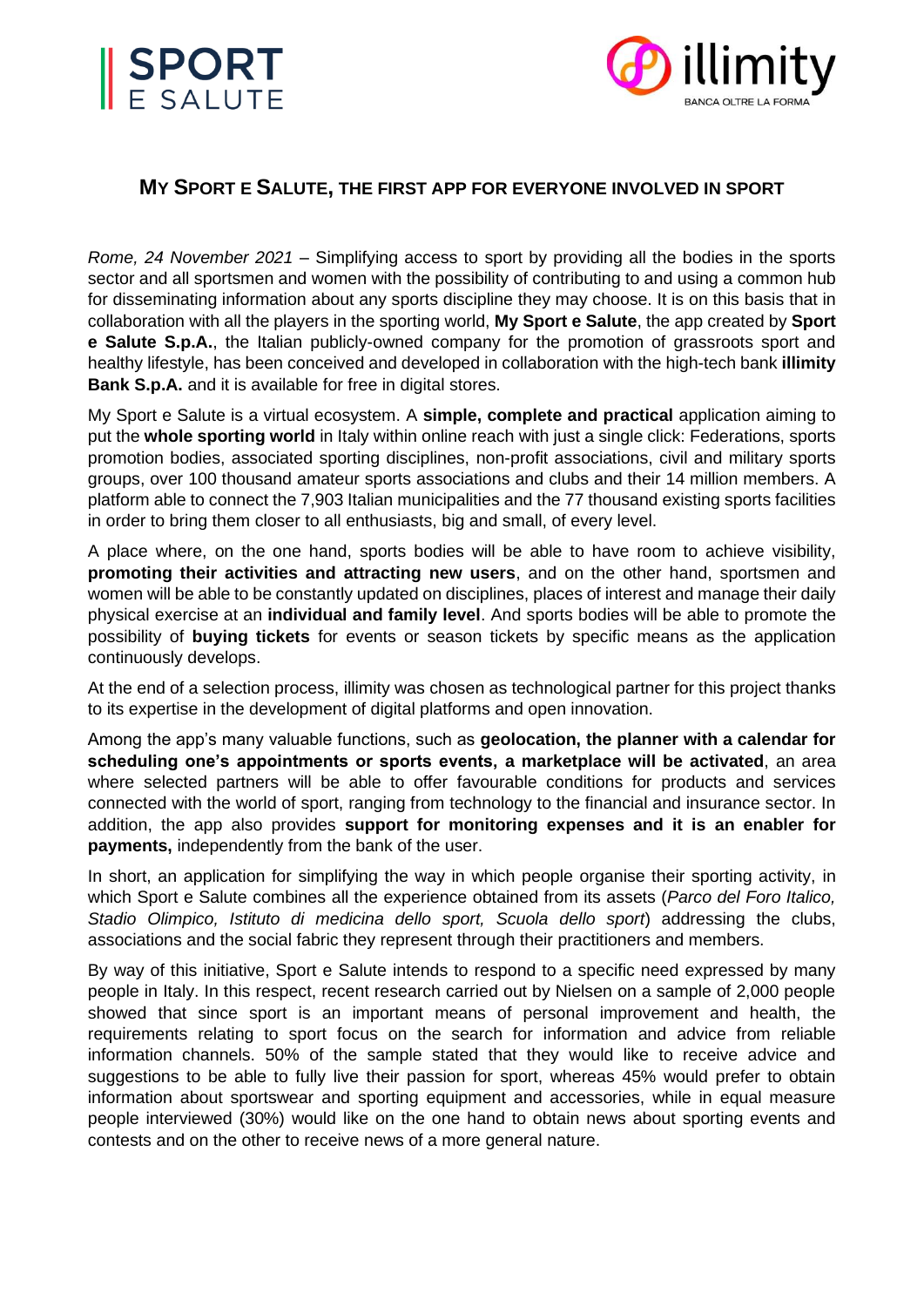



**Vito Cozzoli**, Chairman and CEO of **Sport e Salute S.p.A**., commented: "*With My Sport e Salute we are creating an app that is open to everybody involved in sport. As a means of connecting them, of helping families, people practicing sport, enthusiasts and consumers throughout the whole of Italy, from the cities to the inner areas. Anyone wishing to practice physical activity, anyone wishing to improve their lifestyle, will find the answers they seek in the app. After the pandemic there's the need for a new means of getting sport under way again, because it belongs to everyone and is intended for everyone. Sport e Salute doesn't want to leave anybody behind just as the recovery takes off'*.

**Corrado Passera**, **illimity**'s CEO, stated: "*We are pleased to be able to work with Sport e Salute on this important initiative being introduced to benefit the sporting world. It is a pleasure for us to make our technological platform available, together with our most innovative services such as current account aggregation and analysis, a field in which the bank can boast important firsts. We will give the utmost collaboration to Sport e Salute to ensure the success of the project and its widespread dissemination".*

For further information:

### *Sport e Salute*

Head of Press Office: Goffredo de Marchis - comunicazione@sportesalute.eu Valerio Cassetta - [comunicazione@sportesalute.eu](mailto:comunicazione@sportesalute.eu) Diana Pennacchia - comunicazione@sportesalute.eu

### *Investor Relations illimity*

Silvia Benzi: +39.349.7846537 - +44.7741.464948 – silvia.benzi@illimity.com

### *Chief Communication & Stakeholder Engagement Officer illimity*

Isabella Falautano - [press@illimity.com](mailto:press@illimity.com)

## *Press & Communication illimity*

| Francesca D'Amico                  | Sara Balzarotti, Ad Hoc Communication Advisors |
|------------------------------------|------------------------------------------------|
| +39.340.1989762 press@illimity.com | +39.335.1415584 sara.balzarotti@ahca.it        |